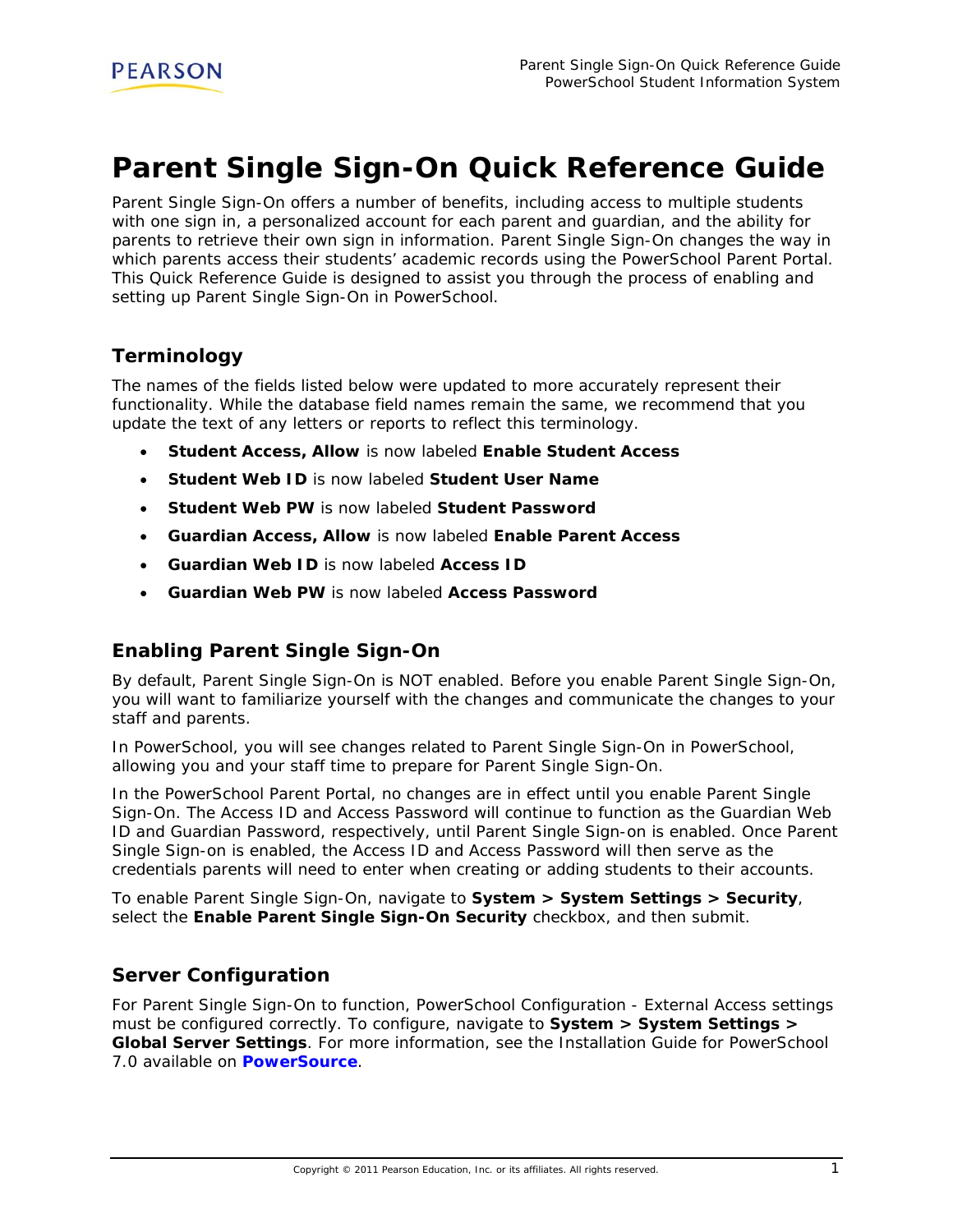

## **Access Accounts**

A student-level page named "Access Accounts" is available in PowerSchool and is accessible via **Start Page > Select Student > Access Accounts**. This page places all of the functions related to accessing students' academic information via the PowerSchool Parent Portal into a central location for ease of use. To provide visibility to this page, modify the security privileges for all groups requiring access to the functionality on this page, navigate to **System > Security > Groups > Group Name**, select the **Access Accounts** checkbox in the **Accessible Student Screens** section, and then submit.

Access Accounts includes the following fields and functions that were previously accessible via the Modify Info student page:

- **Enable Student Access** previously labeled **Student Access, Allow**
- **Student User Name** previously labeled **Student Web ID**
- **Student Password** previously labeled **Student Web PW**
- **Enable Parent Access** previously labeled **Guardian Access, Allow**
- **Access ID** previously labeled **Guardian Web ID**
- **Access Password** previously labeled **Guardian Web PW**
- Auto-assign IDs and Passwords This function auto-assigns the Student User Name, Student Password, Access ID, and Access Password in accordance with the settings established in the Assign IDs & Passwords special function (**Special Functions > Assign IDs & Passwords**)
- If enabled for students, LDAP functionality is also accessible via the Access Accounts page

## **Parent Search**

A page named "Parent Search" is available in PowerSchool and is accessible **Start Page > Parent Search**. This page allows you to search for parent accounts, including searching by first name, last name, email address, or you can browse by the first letter of the last name. This search function finds only the parent accounts that have been created either by parents using the **Create Account** function in the PowerSchool Parent Portal or by the PowerSchool Administrator using the **New Parent Account** function in PowerSchool. This search will not find parent information that exists in the Student table or parents that have accessed the PowerSchool Parent Portal using the Guardian Web ID and Password before enabling Parent Single Sign-On.

## **New Parent Account**

A page named "New Parent Account" is available in PowerSchool and is accessible via **Start Page > New Parent Entry** or **Start Page > Parent Search > New Parent Entry**. This page allows you to establish a parent account. All fields on this page are required, and include the following:

- **First Name**
- **Last Name**
- **Email** (must be unique)
- **User Name** (must be unique)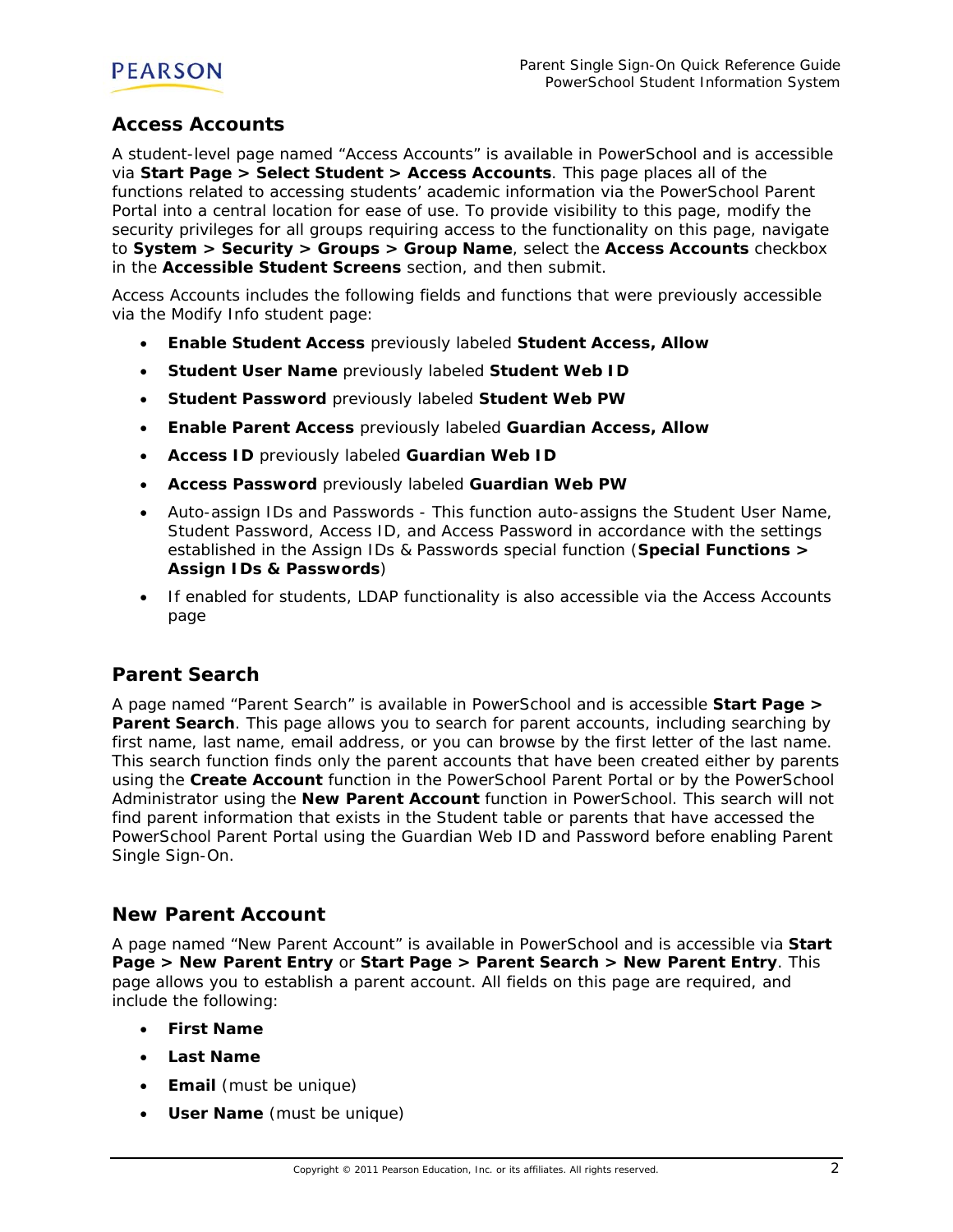

- **Password**
- **Re-enter Password**

Once the parent account is established, you can then add one or more students to the account. To add a student, click the **Add** icon and search on the student's last name. For each student you wish to add, indicate the relationship of the parent to the student, select the **Add** checkbox, and then click the **Add** button.

### **Account Change Notifications**

Email notifications are sent to the primary email address associated to a parent account when either the PowerSchool Administrator or the parent makes changes to the parent account, including the following:

- Add a student
- Remove a student
- Change first or last name
- Change user name
- Change password
- Change email address notification sent to both the old and new email address

**Note:** Email notifications for account changes are sent only if Parent Single Sign-On is enabled. This allows you to set up accounts on behalf of parents if you choose to do so prior to enabling Parent Single Sign-On without inundating parents with email messages.

#### **Email Preferences in PowerSchool**

Previously, Email Preferences were maintained at the student-level and shared by all parents who had access to a given student account. With Parent Single Sign-On, email preferences are maintained per parent per student, and are accessible via the following areas:

- The centralized Parent module
- The Access Accounts student-level page

## **Email Notifications in the PowerSchool Parent Portal**

Prior to enabling Parent Single Sign-On, the email notifications, including the summary of grades and attendance, detailed assignment scores, detailed attendance report, school announcements, and balance alerts will continue to be sent in accordance with the email preferences as set on the Parent student-level page accessible via **Select Student > Parent**.

Once Parent Single Sign-on is enabled, the email notifications will be sent in accordance with the email preferences as set for each Parent account for each student.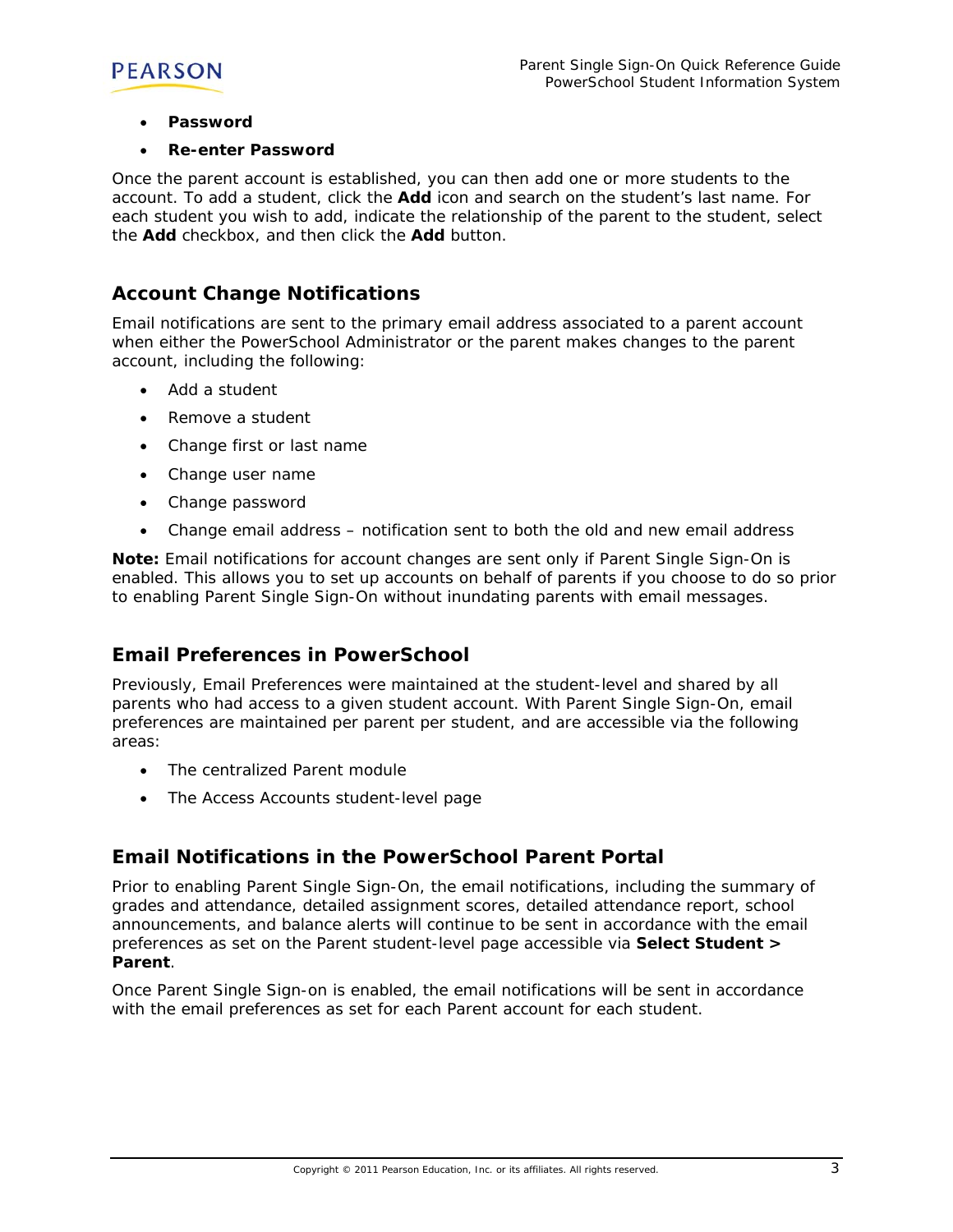

## **Email Information in PowerTeacher Gradebook**

Prior to enabling Parent Single Sign-On, the email information visible in PowerTeacher Gradebook will continue to reflect the email addresses as set on the Parent student-level page accessible via **Select Student > Parent**.

Once Parent Single Sign-on is enabled, the email information visible in PowerTeacher Gradebook will reflect both email addresses as set for each Parent account for each student as well as email addresses as set on the Parent student-level page accessible via **Select Student > Parent**.

## **Parent Sign In**

Prior to enabling Parent Single Sign-On, when the **Enable Parent Access** checkbox (previously labeled **Guardian Access, Allow**) is not selected, a parent cannot log in to the PowerSchool Parent Portal for that student. A message displays that reads " Invalid User Name or Password."

Once Parent Single Sign-On is enabled, and the **Enable Parent Access** checkbox (previously labeled **Guardian Access, Allow**) is not selected, the parent will be able to sign in to the PowerSchool Parent Portal as they may have other students for whom access is enabled. For any student for whom this access is not enabled, a message displays that reads "This information is not available for the current student at this time."

A parent must have a minimum of one pre-registered or enrolled student in order to sign in with his or her parent account. If no pre-registered or actively enrolled students are linked to a parent's account, a message displays that reads "You are unable to access your account at this time. Please contact your school directly for assistance."

If a parent attempts to log into the PowerSchool Parent Portal after Parent Single Sign-On Security has been enabled using the Guardian ID and password, a message displays that reads "Invalid User Name or Password!"

# **Create Parent Account**

A page named "Create Parent Account is available in the PowerSchool Parent Portal and is accessible via **Sign In page > Create Account**. This link is visible only if Parent Single Sign-On is enabled.

This page allows parents to establish their own parent account. The first section on the page, "Create Parent Account," is the information necessary to establish the parent's account. All fields in this section are required, and include the following:

- **First Name**
- **Last Name**
- **Email** (must be unique)
- **Desired User Name** (must be unique)
- **Password**
- **Re-enter Password**

The second section on the page, "Link Students to Account," requires that the information for at least one student be provided, and includes the following:

**Student Name**